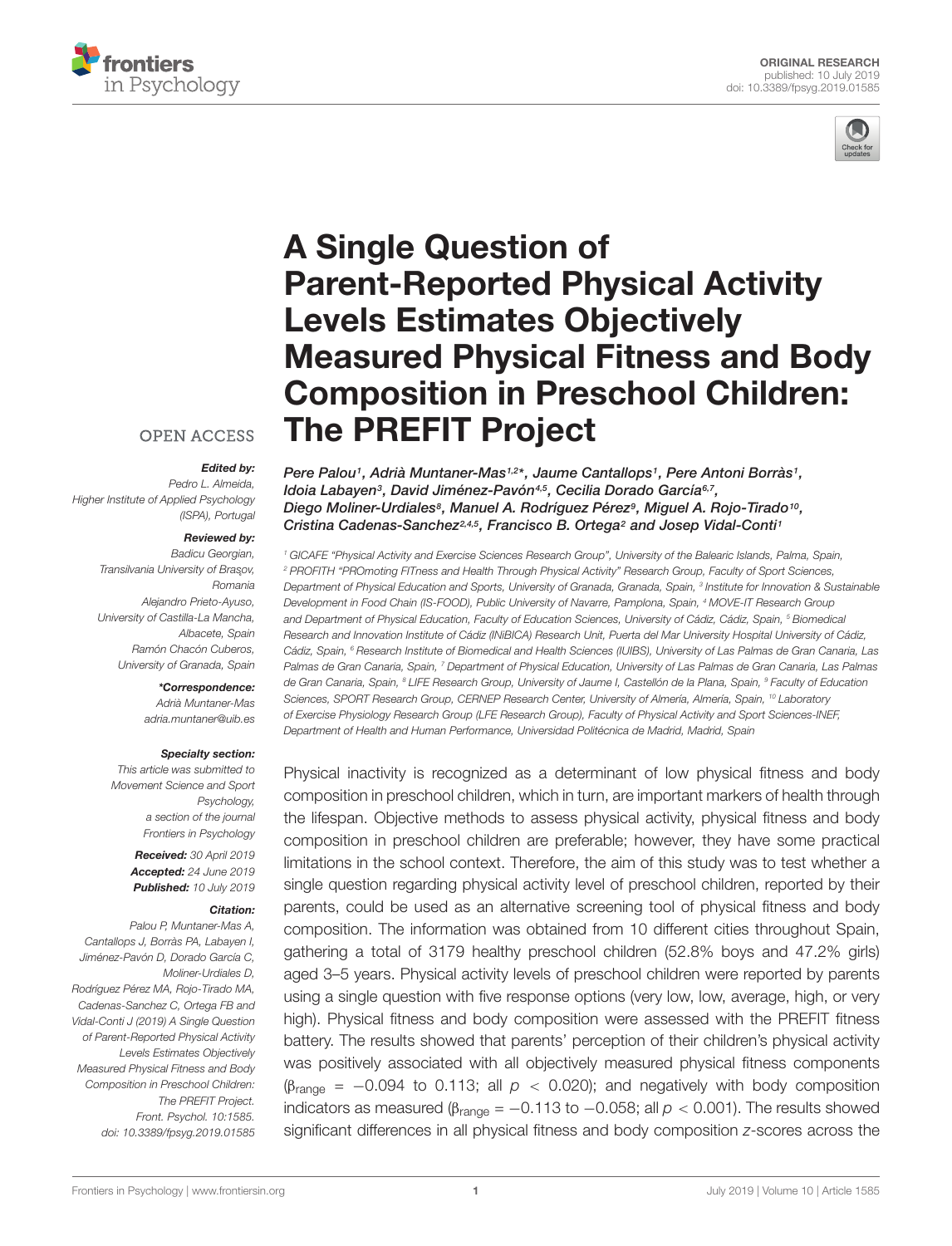parent-reported physical activity levels (all  $p < 0.017$  and all  $p < 0.001$ , respectively), as well as, for the fitness index ( $p < 0.001$ ). Our study suggests that in school settings with insufficient resources to objectively assess fitness and body composition, parentsreported physical activity level by means of a single question might provide useful information about these important health markers in preschool children.

Keywords: physical fitness, motor activity, body composition, fatness, physical activity, preschool children

#### INTRODUCTION

Obesity is a worldwide concern that is growing among children and adolescents [\(Abarca-Gómez et al.,](#page-7-0) [2017\)](#page-7-0), and has even begun to occur in preschool children [\(Cadenas-Sánchez et al.,](#page-7-1) [2019a\)](#page-7-1). The early onset of obesity seems to be related to the occurrence of associated complications such as metabolic and cardiovascular disorders, and the risks depend partly on the age of onset and on the duration of obesity [\(Umer et al.,](#page-8-0) [2017;](#page-8-0) [Ho](#page-8-1) [et al.,](#page-8-1) [2019\)](#page-8-1). Particularly worrying is the data coming from the World Health Organization (WHO) whose results demonstrated that in 2014 more than 41 million of children under 5 years old were classified as overweight/obese, and this fact will continue to worsen [\(World Health Organization,](#page-8-2) [2016\)](#page-8-2). At European level, a higher prevalence of overweight/obese preschool in the south of Europe was observed, compared to those children from the north [\(Cadenas-Sanchez et al.,](#page-7-2) [2016b\)](#page-7-2). In addition, in a European cohort of 3120 children aged 2–9 years old (1016 from 2 to 6 years old) objectively measured physical activity was found an important factor to protect against clustering of CVD risk factors in young children [\(Jiménez-Pavón et al.,](#page-8-3) [2013\)](#page-8-3). At the national level, our group found that 35% of the preschoolers examined presented overweight/obesity were already 1.3% morbid obese [\(Cadenas-Sánchez et al.,](#page-7-1) [2019a\)](#page-7-1). A recent study with a population-based sample of 51,505 children found that the most rapid weight gain occurs between 2 and 6 years of age being those obese at that age also obese adolescents [\(Geserick et al.,](#page-8-4) [2018\)](#page-8-4). Despite preschool years represents an opportunity for obesity surveillance it is still challenging in the WHO European Region [\(Jones et al.,](#page-8-5) [2017\)](#page-8-5).

In addition to obesity, a low physical fitness level in childhood/adolescence has been considered a marker of poor health and a risk factor for multiple health outcomes at these ages and later in life [\(Ortega et al.,](#page-8-6) [2008b;](#page-8-6) [Ruiz et al.,](#page-8-7) [2009\)](#page-8-7). In this context, it has been shown that higher levels of cardiorespiratory fitness during childhood are related to lower risk of becoming overweight/obese across puberty [\(Ortega et al.,](#page-8-8) [2011\)](#page-8-8). However, such information is not available in preschool children, which could be due, at least partially, to the fact that there was no information about which fitness tests should be used in preschool children. A systematic review searching for any study relating fitness in preschool age with health outcomes, found no studies in this direction [\(Ortega et al.,](#page-8-9) [2015\)](#page-8-9). Fortunately, over the last years, more evidence has been accumulated on which fitness tests are more feasible, reliable and valid to be used in preschool children, in particular the PREFIT (Assessing FITness in PREschoolers) battery, which will provide new avenues to study the role of fitness in health at these early ages and later in life [\(Cadenas-Sánchez](#page-7-3)

[et al.,](#page-7-3) [2014;](#page-7-3) [Ortega et al.,](#page-8-9) [2015;](#page-8-9) [Sanchez-Delgado et al.,](#page-8-10) [2015;](#page-8-10) [Cadenas-Sanchez et al.,](#page-7-4) [2016a;](#page-7-4) [Mora-Gonzalez et al.,](#page-8-11) [2017\)](#page-8-11). In this context, the PREFIT project group has recently provided for the first time the physical fitness reference standards for preschool children [\(Cadenas-Sánchez et al.,](#page-7-5) [2019b\)](#page-7-5).

Since obesity and low fitness are important markers of health through the lifespan [\(Ortega et al.,](#page-8-12) [2018\)](#page-8-12), it is of public health interest to study determinants of these two modifiable risk factors as early as possible, being preschool age a sensitive stage of life. Thus, physical inactivity is a recognized determinant of obesity and low physical fitness, and it would be interesting to explore associations of physical activity with physical fitness and body composition in preschool children. Although objective methods, such as accelerometers, to assess physical activity in young individuals are preferable [\(Migueles et al.,](#page-8-13) [2017\)](#page-8-13), they have some practical limitations and most importantly they are not feasible under certain circumstances in the school context. Alternatively, parent-reported physical activity levels of their children are an alternative method, and it is of interest to test whether a single question on parents' rated physical activity level is able for screening a set of important physical fitness and body composition markers in preschool children. If so, this method could be a very useful and economic tool to be used as a predictor of health markers in preschool, similarly to what selfreported PA of older children (10–12 years old) showed in a large epidemiological study [\(Jiménez-Pavón et al.,](#page-8-14) [2012\)](#page-8-14).

Therefore, the aim of this study is to test whether a single question regarding the physical activity of children, reported by their parents, could be used as a screening tool of objectively measured physical fitness and body composition in preschool children.

#### MATERIALS AND METHODS

#### Participants and Study Design

The present study was performed under the framework of the PREFIT project<sup>[1](#page-1-0)</sup> [\(Cadenas-Sánchez et al.,](#page-7-3) [2014;](#page-7-3) [Ortega et al.,](#page-8-9) [2015;](#page-8-9) [Sanchez-Delgado et al.,](#page-8-10) [2015;](#page-8-10) [Cadenas-Sanchez et al.,](#page-7-4) [2016a;](#page-7-4) [Mora-Gonzalez et al.,](#page-8-11) [2017;](#page-8-11) [Labayen et al.,](#page-8-15) [2018\)](#page-8-15). Briefly, the aim of the project was to propose a physical fitness test battery of feasible and reliable field-based tests to assess physical fitness in children aged 3–5 years and to report reference values for a better interpretation of physical fitness assessment [\(Cadenas-Sánchez et al.,](#page-7-1) [2019a,](#page-7-1)[b\)](#page-7-5).

<span id="page-1-0"></span><sup>1</sup><http://profith.ugr.es/prefit>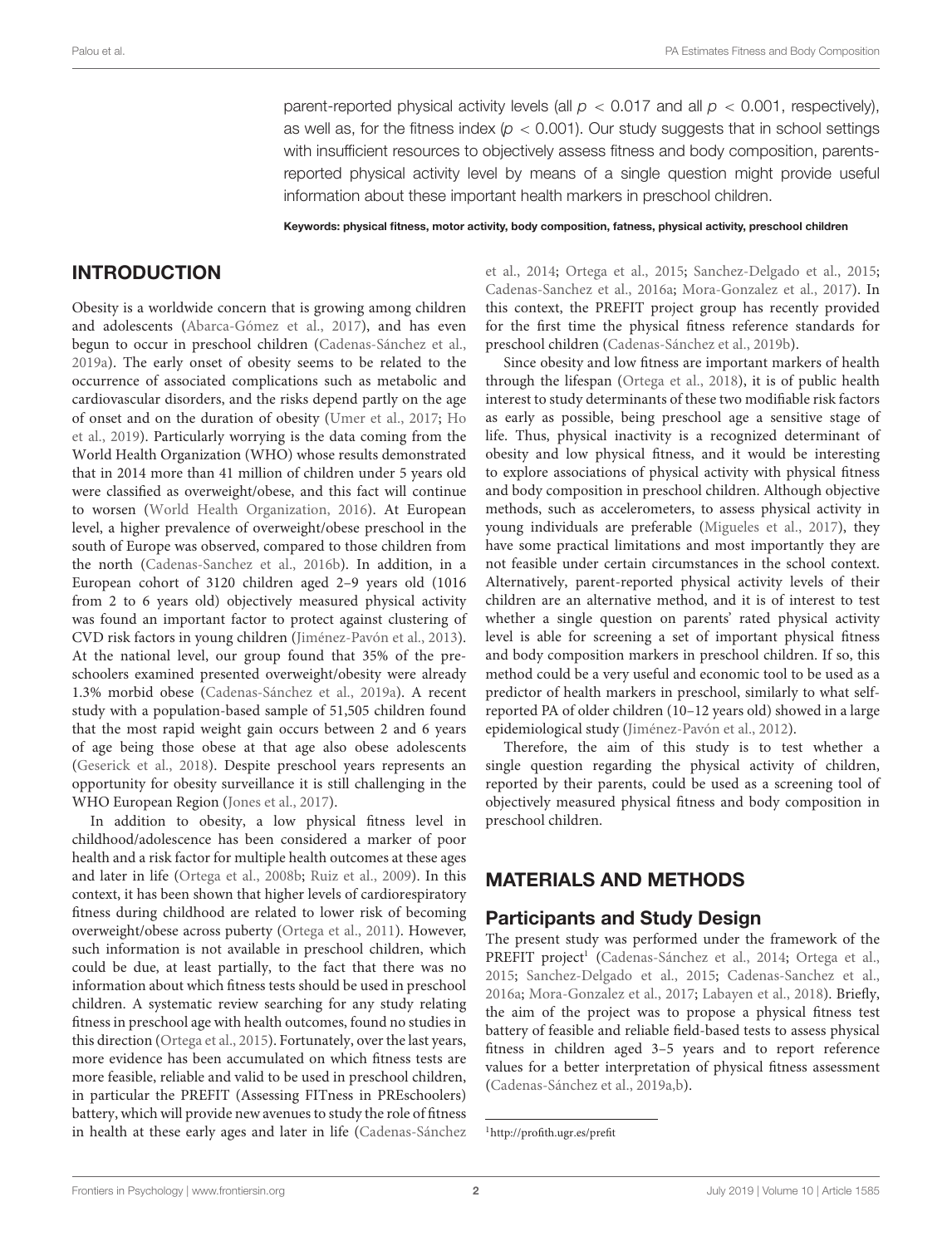After several methodological studies to define the PREFIT fitness battery [\(Cadenas-Sánchez et al.,](#page-7-3) [2014;](#page-7-3) [Ortega et al.,](#page-8-9) [2015;](#page-8-9) [Sanchez-Delgado et al.,](#page-8-10) [2015;](#page-8-10) [Cadenas-Sanchez et al.,](#page-7-4) [2016a;](#page-7-4) [Mora-Gonzalez et al.,](#page-8-11) [2017\)](#page-8-11), we set up PREFIT-Spain, aiming to measure physical fitness in a geographically distributed sample of preschool children across Spain. The project involved data collection in 10 cities from the south, center, and north of Spain, gathering a total of 3179 (M: 4.60; SD: 0.87) healthy preschool children (52.8% boys and 47.2% girls) aged between 3 and 5 years [\(Cadenas-Sanchez et al.,](#page-7-4) [2016a\)](#page-7-4). Parents or legal guardians were informed about the purpose of the study and written informed consent was obtained from the parents of all participants. The study protocol was performed in accordance with the ethical standards and was approved by the Review Committee for Research Involving Human Subjects at the University of Granada (n◦ 845).

#### Procedure and Measures

The PREFIT battery comprises the following tests<sup>[2](#page-2-0)</sup>: the PREFIT 20-meters shuttle-run test (PREFIT 20 m SRT) to assess cardiorespiratory fitness, handgrip strength and standing long jump tests to assess muscular strength (upper and lower limbs, respectively),  $4 \times 10$  m SRT to assess speed-agility and oneleg stance test to assess balance [\(Cadenas-Sanchez et al.,](#page-7-4) [2016a\)](#page-7-4); and weight, height, body mass index (BMI), waist circumference, and waist-to-height ratio to assess body composition indicators. Children were assessed individually in a school-setting by trained evaluators using the following standardized equipment and procedures. Before starting the tests, evaluators performed an example to ensure that the child understood the test correctly.

#### Physical Fitness Measures

Cardiorespiratory fitness was assessed using a modified version of the original 20 m shuttle run test (SRT): the PREFIT 20 m SRT [\(Cadenas-Sánchez et al.,](#page-7-3) [2014;](#page-7-3) [Mora-Gonzalez et al.,](#page-8-11) [2017\)](#page-8-11). Participants had to run back and forth between 2 lines 20 m apart with an audio signal. The test finished when the child failed to reach the end lines concurrent with the audio signal on two consecutive occasions or when the child stops because of exhaustion. The initial stage of the PREFIT 20 m SRT was  $6.5 \text{ km h}^{-1}$ .

The handgrip strength test measures the maximal strength of the upper limb using an analog dynamometer (TKK 5001, Grip-A, Takei, Tokyo, Japan). The test protocol is reported elsewhere [\(España-Romero et al.,](#page-8-16) [2010\)](#page-8-16). The grip spans were fixed at 4.0 cm [\(Sanchez-Delgado et al.,](#page-8-10) [2015\)](#page-8-10). The best value of the two attempts for each hand was chosen, and the average of both was registered in kilograms (kg). The standing long jump test assesses the explosive strength of the lower limbs. This test consisted of jumping as far as possible with the feet together and remaining upright. The distance was measured from the take-off line to the point where the back of the heel nearest to the take-off line lands on the ground. The better of two attempts were recorded in centimeters (cm).

The  $4 \times 10$  m SRT was used to assess speed/agility. This test consisted of running and turning as fast as possible between two parallel lines (10 m apart). To make this test easier to understand and perform for preschool children, we did not use sponges to be exchanged when crossing the lines  $(4 \times 10 \text{ m})$ , as the original protocol does in older children [\(Ortega et al.,](#page-8-17) [2008a\)](#page-8-17). Instead, two evaluators were located behind each line and participants had to touch the examiner's hand and go back at maximum speed. The result was measured with a stopwatch (Tremblay, CHRO 300, Gleizé, France) to the nearest 0.1 s. The best of two attempts was recorded in seconds. A higher score indicates worse performance.

#### Body Composition

Weight (kg) was measured without shoes and in light clothing using an electronic scale (SECA Model 869, Hamburg, Germany). Height (cm) was measured in the Frankfort plane without shoes using a stadiometer (SECA Model 213). BMI was calculated based on weight divided by height squared. The cut-off points used to classify weight status categories were those established by World Obesity Federation (WOF)<sup>[3](#page-2-1)</sup>, formerly International Obesity Task Force (IOTF) [\(Cole and Lobstein,](#page-7-6) [2012\)](#page-7-6) and by the WHO [\(de](#page-7-7) [Onis et al.,](#page-7-7) [2007\)](#page-7-7). Waist circumference (cm) was measured at the umbilical location with a non-elastic tape (SECA Model 200) at the end of a normal expiration without the tape compressing the skin. The waist-to-height ratio was calculated as waist circumference divided by height in centimeters. All measures were taken twice and the mean of the two measurements was used for analyses. All measurements were harmonized following a strict protocol to ensure standardization.

#### Physical Activity

As an indirect measure of the physical activity level of the children, parents were asked to answer the following question: "Your children's physical activity level excluding school time is . . .?" The response options were very low, low, average, high, or very high. The response frequency by categories of parentreported physical activity levels is shown in **[Supplementary](#page-7-8)** [Figure S1](#page-7-8). For analyses, the very low and low categories were merged due to the low response frequency of the very low category.

#### **Confounders**

Paternal and maternal educational was assessed by self-report questionnaire and can be consulted elsewhere [\(Merino-De Haro](#page-8-18) [et al.,](#page-8-18) [2018\)](#page-8-18). A variable with three categories was calculated for analyses and for each parent: low (no education or primary school education), medium (secondary school education, uppersecondary school education, or technical training), and high (university education). Only, age, gender, and maternal education level were introduced as potential confounders.

#### Statistical Analysis

Firstly, we explored which potential confounders were more strongly correlated with the study outcomes. Maternal education was more strongly associated than paternal education with

<span id="page-2-0"></span><sup>2</sup><http://profith.ugr.es/recursos-prefit?lang=en>

<span id="page-2-1"></span><sup>3</sup><http://www.worldobesity.org/>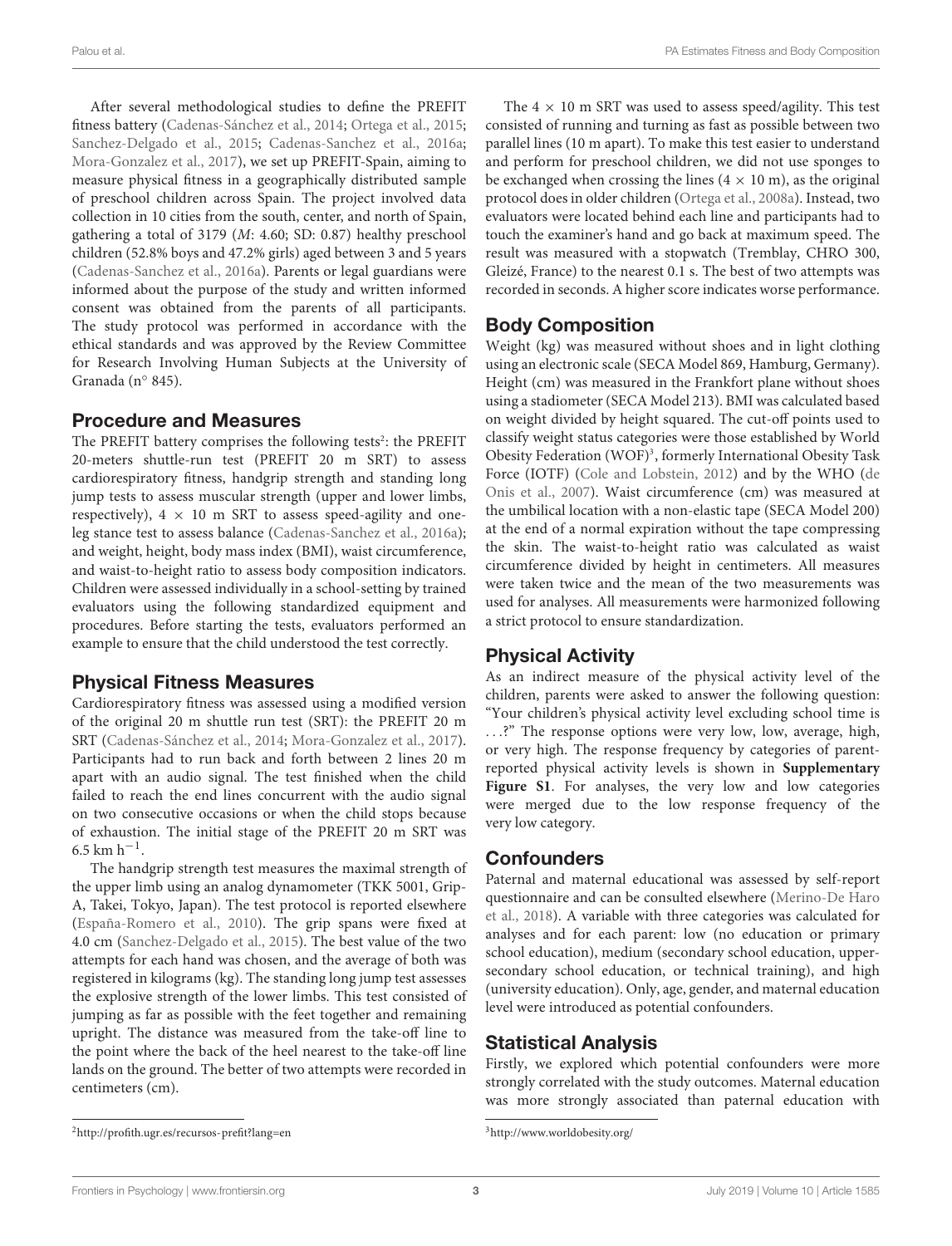<span id="page-3-0"></span>

|                            |        | All $(n = 3.179)$ |       |         |        | Boys $(n = 1.678)$ |         |         |       |         |        | Girls ( $n = 1.501$ ) |         |         |
|----------------------------|--------|-------------------|-------|---------|--------|--------------------|---------|---------|-------|---------|--------|-----------------------|---------|---------|
|                            |        |                   |       | 3 years |        | 4 years            | 5 years |         |       | 3 years |        | 4 years               | 5 years |         |
| Age (years)                | 4.60   | 0.87              | 3.53  | (0.30)  | 4.50   | (0.28)             | 5.54    | (0.34)  | 3.50  | (0.31)  | 4.53   | (0.29)                | 5.53    | (0.32)  |
| Height (cm)                | 106.93 | 7.51              | 99.90 | (4.67)  | 106.91 | (4.77)             | 113.93  | (5.49)  | 98.73 | (4.53)  | 106.01 | (4.74)                | 112.89  | (4.85)  |
| Gender [n (%)]             |        |                   |       |         |        |                    |         |         |       |         |        |                       |         |         |
| Female                     | 1501   | (47.22)           |       |         |        |                    |         |         | 443   | (47.48) | 509    | (47.0)                | 549     | (47.21) |
| Male                       | 1678   | (52.83)           | 490   | (52.52) | 574    | (53.0)             | 614     | (52.79) |       |         |        |                       |         |         |
| Maternal education [n (%)] |        |                   |       |         |        |                    |         |         |       |         |        |                       |         |         |
| Low                        | 210    | (7)               | 33    | (6.98)  | 27     | (5.06)             | 49      | (8.69)  | 23    | (5.45)  | 33     | (6.92)                | 45      | (8.70)  |
| Medium                     | 1382   | (46.34)           | 202   | (42.71) | 262    | (49.06)            | 272     | (48.23) | 185   | (43.84) | 212    | (44.44)               | 249     | (48.16) |
| High                       | 1395   | (46.76)           | 238   | (50.32) | 245    | (45.88)            | 243     | (43.09) | 214   | (50.71) | 232    | (48.64)               | 223     | (43.13) |
| <b>Physical fitness</b>    |        |                   |       |         |        |                    |         |         |       |         |        |                       |         |         |
| PREFIT 20 m SRT (laps)     | 20.02  | 11.64             | 12.85 | (7.65)  | 21.19  | (9.51)             | 28.86   | (13.05) | 10.86 | (6.36)  | 18.56  | (8.21)                | 23.96   | (11.45) |
| Handgrip strength (kg)     | 7.03   | 2.48              | 5.20  | (1.69)  | 7.17   | (1.90)             | 9.27    | (2.25)  | 4.66  | (1.58)  | 6.56   | (1.72)                | 8.37    | (1.97)  |
| Standing long jump (cm)    | 73.63  | 22.25             | 57.57 | (17.72) | 77.93  | (16.91)            | 91.45   | (17.36) | 50.81 | (17.12) | 70.60  | (16.06)               | 84.48   | (18.10) |
| $4 \times 10$ m SRT (s)    | 16.81  | 2.52              | 18.82 | (2.33)  | 16.36  | (1.76)             | 14.83   | (1.40)  | 19.77 | (2.50)  | 16.72  | (1.59)                | 15.46   | (1.49)  |
| <b>Fatness</b>             |        |                   |       |         |        |                    |         |         |       |         |        |                       |         |         |
| Weight (kg)                | 18.99  | 3.75              | 16.55 | (2.33)  | 18.78  | (2.95)             | 21.62   | (4.04)  | 16.12 | (2.16)  | 18.52  | (2.93)                | 21.16   | (3.59)  |
| BMI ( $kg/m2$ )            | 16.48  | 1.76              | 16.53 | (1.50)  | 16.36  | (1.63)             | 16.55   | (2.03)  | 16.48 | (1.33)  | 16.41  | (1.80)                | 16.54   | (2.01)  |
| Waist circumference (cm)   | 53.16  | 5.02              | 50.88 | (3.80)  | 52.59  | (4.24)             | 54.95   | (5.57)  | 51.24 | (3.86)  | 53.29  | (4.88)                | 55.19   | (5.47)  |
| Waist-to-height ratio      | 0.50   | 0.04              | 0.51  | (0.03)  | 1.49   | (0.03)             | 0.48    | (0.04)  | 0.52  | (0.03)  | 0.50   | (0.04)                | 0.49    | (0.04)  |

[Frontiers in Psychology](https://www.frontiersin.org/journals/psychology/)

Frontiers in Psychology | www.frontiersin.org

[www.frontiersin.org](https://www.frontiersin.org/)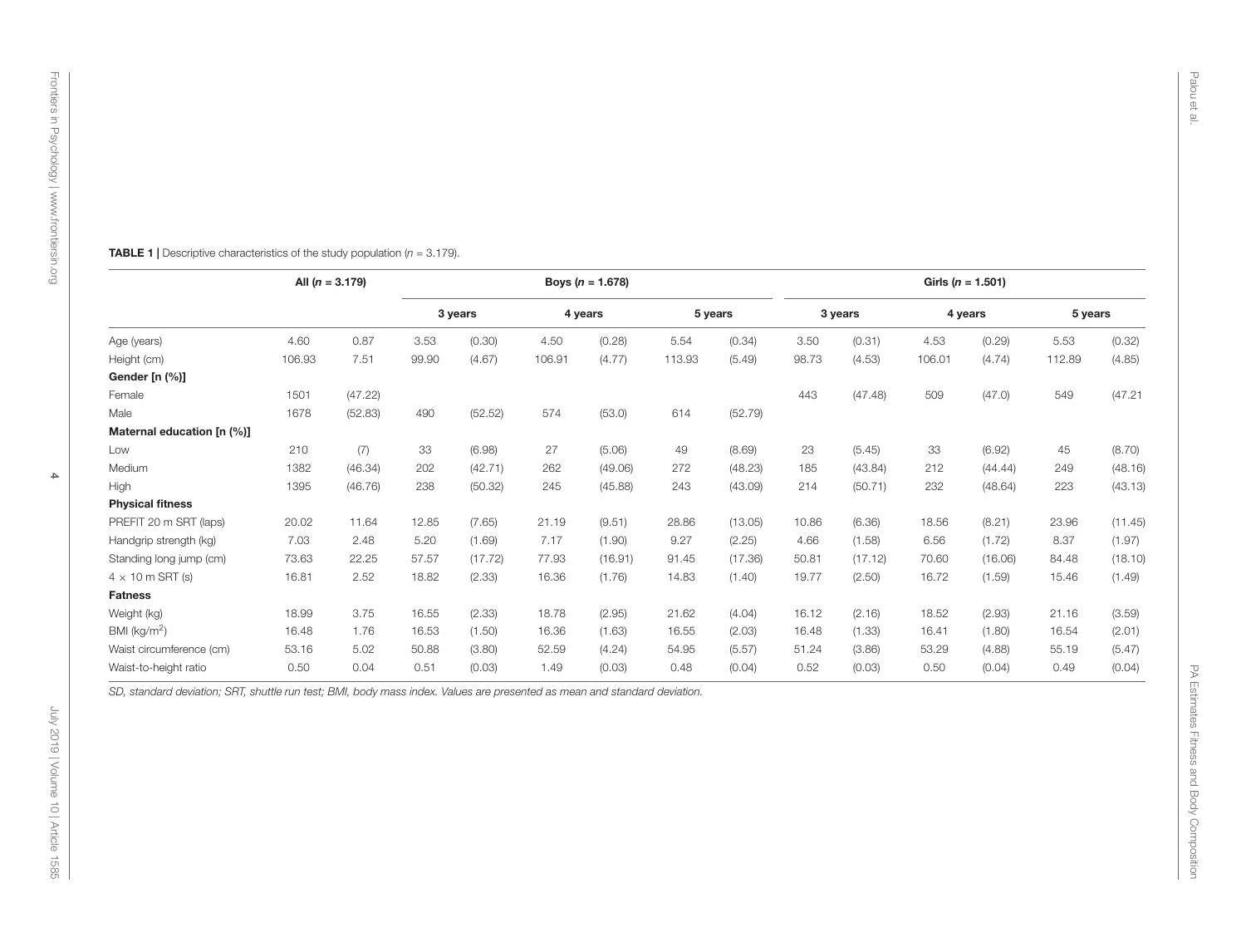study outcomes and, thus, it was a better predictor. Partial correlation adjusted for potential confounders were used to examine the association of parent-reported physical activity levels with physical fitness and body composition indicators.

To study the association of parent-reported physical activity levels with physical fitness (PREFIT 20 m SRT, handgrip strength test, standing long jump,  $4 \times 10$  m SRT) and body composition outcomes (weight, BMI, waist circumference, waist-to-height ratio), we conducted linear regression analysis inserting the physical fitness and body composition outcomes as dependent variables and parent-reported physical activity levels as independent variable, adjusted for sex, age and maternal education. Additionally, physical fitness and body composition z-scores were created and explored using analysis of covariance (adjusted for confounders) with a Bonferroni adjustment according to parent-reported physical activity levels. Also, it was created a fitness index using the average of physical fitness z-scores divided by the number of fitness outcomes (PREFIT 20 m SRT, standing long jump,  $4 \times 10$  m SRT), and explored with an analysis of covariance with a Bonferroni adjustment according to parent-reported physical activity levels. All analyses were performed using the Statistical Package for Social Sciences (IBM SPSS Statistics for Windows, version 21.0, Armonk, NY) and the level of significance was set at  $p < 0.05$ . Graphics were performed using Sigmaplot version 12.5 for Windows (Systat Software, Inc., San Jose, CA, United States).

#### RESULTS

Descriptive characteristics of the physical fitness and body composition indicators of the sample stratified by sex and age groups (3, 4, and 5 years) are presented in **[Table 1](#page-3-0)**, as means and standard deviation. The response frequency of parent-reported physical activity levels (for the whole sample and by sex) is illustrated in **[Supplementary Figure S1](#page-7-8)**.

The results show the association of parent-reported physical activity levels between physical fitness and body composition measures after adjusting for sex, age and maternal education in preschool children. Children whose parents reported to have higher physical activity levels had a higher level of physical fitness in all indicators ( $\beta_{\text{range}} = -0.094$  to 0.113, and p-value from 0.020 to <0.001) (**[Table 2](#page-4-0)**). Otherwise, it was observed a negative association between parent-reported physical activity levels and all body composition indicators after adjusting for sex, age and maternal education ( $\beta_{\text{range}} = -0.058$  to  $-0.113$ , all  $p < 0.001$ ). The results showed similar trends for physical fitness and body composition of children with different age and sex (see **[Supplementary Tables S1](#page-7-8)** and **[S2](#page-7-8)**, respectively).

The results show the differences in objectively measured physical fitness z-scores (panel A) and body composition z-scores (panel B) across parent-reported physical activity levels. The results showed significant differences in all physical fitness and body composition z-scores across the parent-reported physical activity levels (all  $p < 0.017$  and all  $p < 0.001$ , respectively) (**[Figure 1](#page-5-0)**). There were pairwise significant differences in PREFIT 20 m SRT, standing long jump and the  $4 \times 10$  m SRT between

each category of the parent-reported physical activity levels after a Bonferroni adjustment (all  $p < 0.038$ ). There were pairwise significant differences in each category of the parent-reported physical activity levels after a Bonferroni adjustment and all body composition z-scores between (all  $p < 0.036$ ). However, these pairwise significant differences were not seen between the high and very high categories in neither physical fitness z-scores nor body composition z-scores ( $p_{\text{range}} = 0.059$  to 0.934 and  $p_{\text{range}} = 0.128$  to.355, respectively).

The results show the differences in physical fitness index across parent-reported physical activity levels, by age (**[Figure 2A](#page-6-0)**) and gender (**[Figure 2B](#page-6-0)**). The results showed significant differences in the fitness index across the parent-reported physical activity levels ( $p < 0.001$ ). There were pairwise significant differences in the fitness index between each category of parent-reported physical activity levels after a Bonferroni adjustment (all  $p < 0.001$ ). However, these pairwise significant differences were not seen between the high and very high categories ( $p = 0.102$ ). No interaction effect was seen for age groups ( $p = 0.233$ ) nor gender ( $p = 0.722$ ).

#### **DISCUSSION**

This study provides evidence supporting that a single and very simple question of physical activity reported by parents can significantly estimate the physical fitness and body composition of preschool children (aged 3–5 years). More specifically, our findings support that: (1) parent-reported physical activity levels are positively associated with objectively measured physical fitness, as measured by means of the PREFIT 20 m SRT, handgrip strength, standing long jump and the  $4 \times 10$  m SRT in children aged 3–5 years; (2) parent-reported physical activity levels are negatively related to body composition indicators, as measured by weight, BMI, waist circumference and waistto-height ratio in children aged 3–5 years; and (3) there

<span id="page-4-0"></span>TABLE 2 | Associations of parents-reported physical activity levels with objectively measured physical fitness and body composition in preschool children ( $n = 3.179$ ).

|                          | β        | в        | CI (95%)           | р       |
|--------------------------|----------|----------|--------------------|---------|
| PREFIT 20 m SRT (laps)   | 0.113    | 1.714    | (1.252, 2.176)     | < 0.001 |
| Handgrip strength (kg)   | 0.031    | 0.100    | (0.016, 0.185)     | 0.020   |
| Standing long jump (cm)  | 0.102    | 2.971    | (2.174, 3.768)     | < 0.001 |
| $4 \times 10$ m SRT (s)* | $-0.094$ | $-0.309$ | $(-0.394, -0.224)$ | < 0.001 |
| Weight (kg)              | $-0.058$ | $-0.284$ | $(-0.429, -0.139)$ | < 0.001 |
| BMI ( $kg/m2$ )          | $-0.097$ | $-0.223$ | $(-0.307, -0.139)$ | < 0.001 |
| Waist circumference (cm) | $-0.100$ | $-0.658$ | $(-0.883, -0.433)$ | < 0.001 |
| Waist-to-height ratio    | $-0.113$ | $-0.006$ | $(-0.008, -0.004)$ | < 0.001 |
|                          |          |          |                    |         |

SRT, shuttle run test; BMI, body mass index; β, beta standardized coefficients; B, beta unstandardized coefficients; CI, confidence interval (upper, lower). Parentreported physical activity levels were considered as a predictive variable and physical fitness outcomes (PREFIT 20 m SRT, handgrip strength test, standing long jump and  $4 \times 10$  m SRT) and body composition outcomes (weight, BMI, waist circumference and waist-to-height ratio) were considered as dependent variables. The analyses were adjusted by age, sex, and maternal education. <sup>∗</sup>Lower values indicate better performance.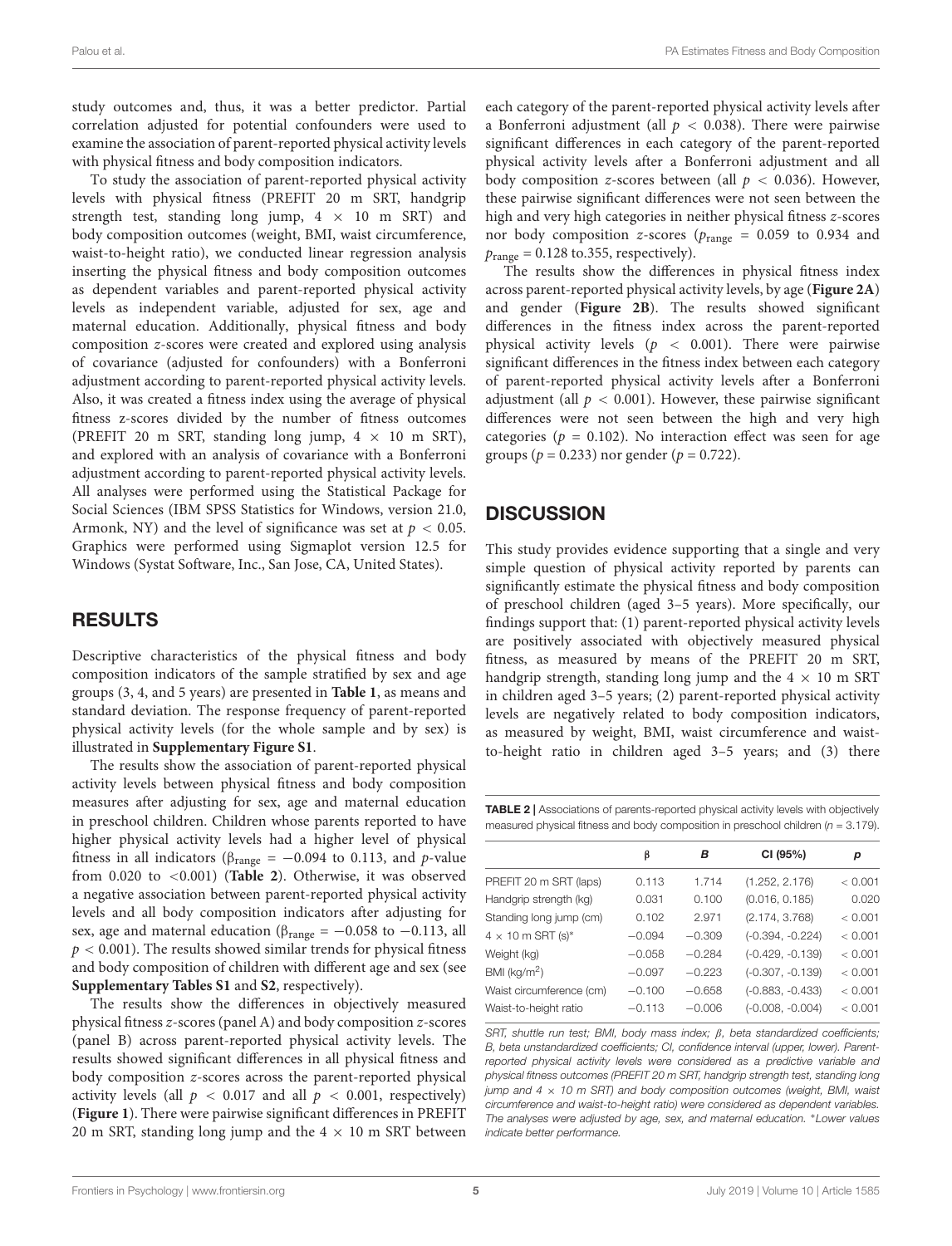

<span id="page-5-0"></span>are pronounced differences in all physical fitness and body composition z-scores, as well as, in the fitness index across each category of the parent-reported physical activity levels in children aged 3–5 years.

This study shows a positive association between parentreported physical activity levels and the PREFIT 20 m SRT. These results are in agreement with previous findings in the adult population [\(Emaus et al.,](#page-7-9) [2010;](#page-7-9) [Minder et al.,](#page-8-19) [2014\)](#page-8-19). For instance, [Murphy et al.](#page-8-20) [\(1988\)](#page-8-20) who found that a reported physical activity single question was associated with maximal oxygen consumption, measured by a more valid and reliable technique. Likewise, [Aadahl et al.](#page-7-10) [\(2007\)](#page-7-10) showed that reported physical activity was related to objectively measured cardiorespiratory fitness. Nevertheless, in our study inconsistent associations were seen between parent-reported physical activity levels and handgrip strength (see **[Supplementary Table S1](#page-7-8)**). In fact, when analyses were undertaken by age group only was seen as an association in those older preschool children. This result does not concur with those found in other population of adults where self-reported measures of physical activity were correlated with handgrip strength [\(Leblanc et al.,](#page-8-21) [2015\)](#page-8-21). In fact, a recent systematic review has found inconsistent associations between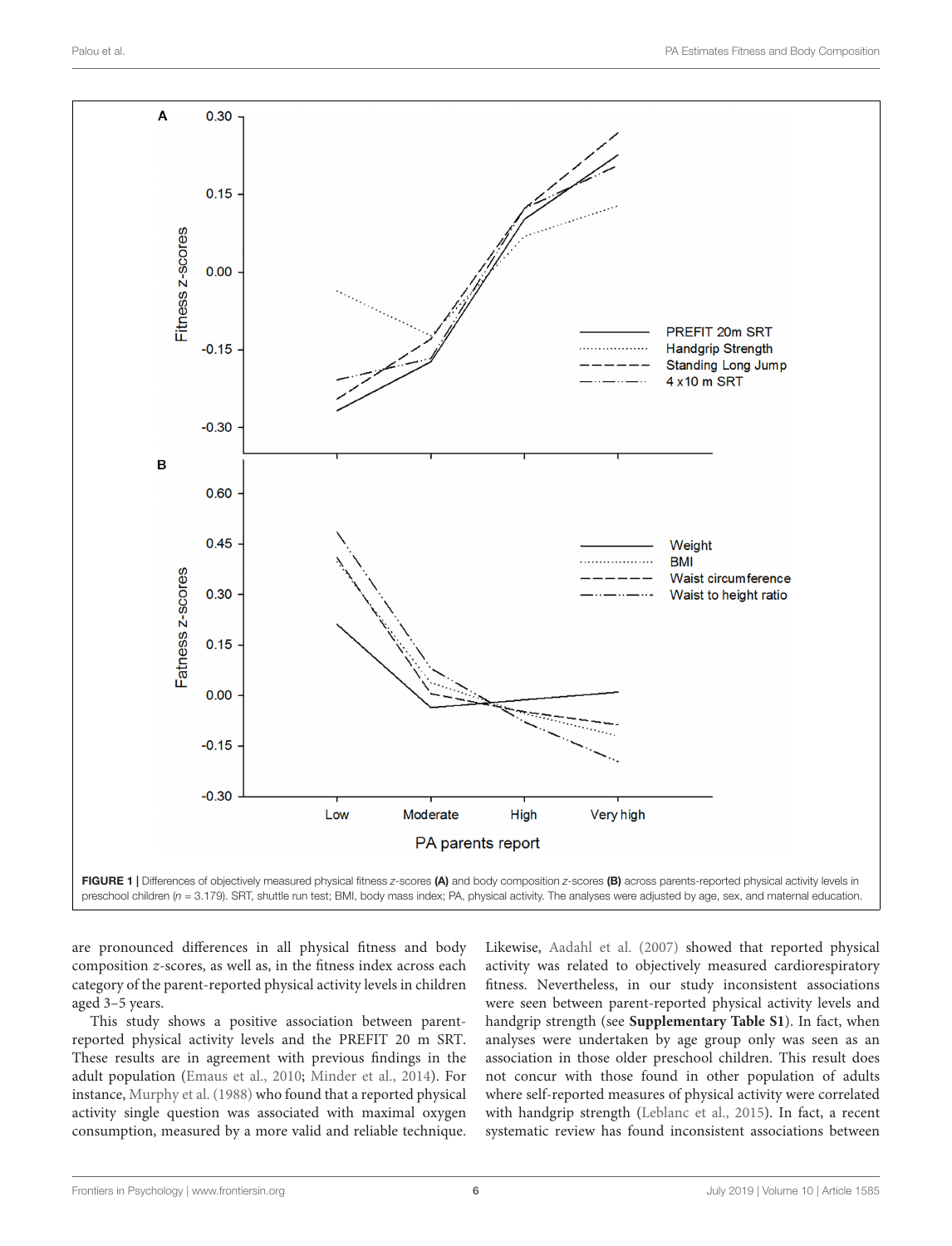

<span id="page-6-0"></span>muscular fitness and self-reported physical activity in children and adolescents [\(Smith et al.,](#page-8-22) [2019\)](#page-8-22). Otherwise, our data showed that parent-reported physical activity levels correlate strongly with lower body strength as measured by means of standing long jump. In this sense, it can be hypothesized that uncontrolled variables (fat-free mass, fat mass) in our sample might explain the discrepancies between the associations of parent-reported physical activity levels and the distinct components of the muscular strength [\(Artero et al.,](#page-7-11) [2010\)](#page-7-11).

A negative association between parent-reported physical activity levels and body composition indicators was found in this investigation. To our knowledge, there are no studies that analyze this association in preschool children, and that's why this study opens a new window in order to estimate childhood obesity based on physical activity information reported by parents. Recent studies have found that higher moderate-to-vigorous physical activity (MVPA) and/or vigorous physical activity of preschool children are associated with better body composition [\(Leppänen et al.,](#page-8-23) [2016,](#page-8-23) [2017;](#page-8-24) [Fang et al.,](#page-8-25) [2017\)](#page-8-25). In this context, a self-reported methodology to assess physical activity levels of preschool children has not been recommended [\(Oliver et al.,](#page-8-26) [2007\)](#page-8-26), however, parents might do with somewhat validity [\(Pate](#page-8-27) [et al.,](#page-8-27) [2010\)](#page-8-27). Taking this evidence together, it can be suggested that parent-reported physical activity levels of preschool children might be an alternative to estimate objectively measured body composition indicators since physical activity is associated with body composition at an early age.

Our results also showed that there was a pronounced difference between children with very low/low physically active (who had worse physical fitness and body composition) and the rest of the categories with higher reported physical activity; however, the question did not discriminate so accurately between those preschool children reported by their parents as being moderate, high and very high active. This finding suggests that our question might be more useful in more extreme cases (between very low/low and high/very high active). In this context,

the question proposed in this investigation could be used to perform the first screening with large samples of preschool in order to detect the most extreme cases with a marked risk of worse physical fitness and body composition. Thus, objective and direct measures could be administered only in those participants who have already been detected at higher risk. Therefore, this single question about PA levels would serve to identify children at a higher risk of low fitness and worse body composition avoiding the complications associated with direct and objectively measurement.

# Limitations and Strengths

This research has several limitations. The cross-sectional nature of the study and the use of an indirect measure of physical activity levels should be considered with caution. In addition, despite all associations of parent-reported physical activity levels between physical fitness and body composition were statistically significant the standardized regression coefficients were small. Likewise, the reliability of the single question has not been yet proved, which could be another drawback. To our knowledge, this large, population-based study on preschool children is the first that covers geographically most of the regions of Spain. Also, the use of a quick and single question able to identify vital markers of physical health at such early ages should be considered as something powerful.

# **CONCLUSION**

Our study suggests that a single question of parent-reported physical activity levels might provide meaningful information to identify children at a higher risk of important physical health markers such as physical fitness and body composition in preschool children. Therefore, a single question could be an alternative for a physical health screening at early ages, especially for epidemiological and intervention studies with insufficient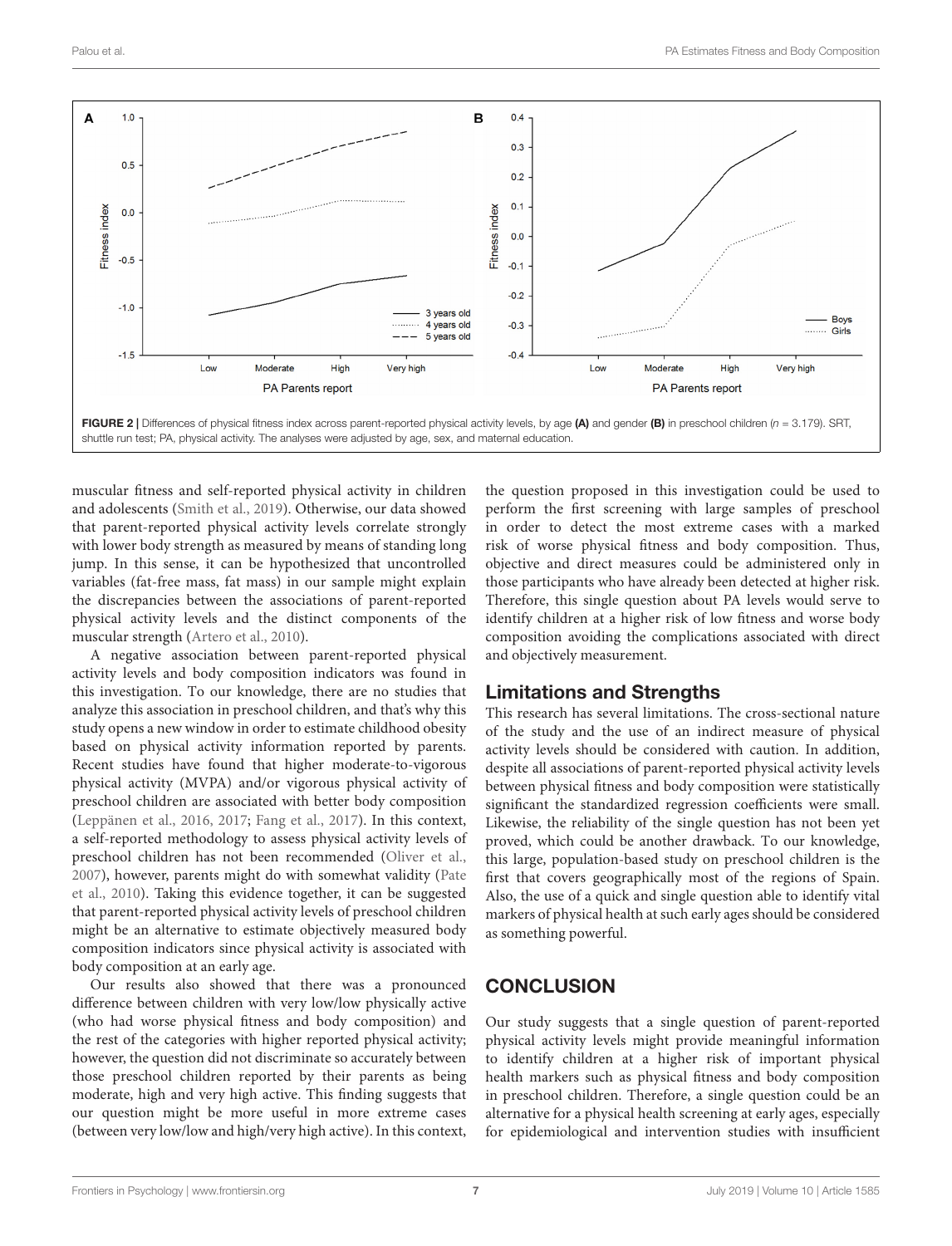resources or even in school settings where objective methods cannot be applied.

#### DATA AVAILABILITY

The datasets generated for this study are available on request to the corresponding author.

### ETHICS STATEMENT

The study protocol was performed in accordance with the ethical standards and was approved by the Review Committee for Research Involving Human Subjects at the University of Granada (number 845).

# AUTHOR CONTRIBUTIONS

CC-S and FBO conceptualized and designed the study. CC-S organized the database. AM-M, CC-S, FBO, and JV-C carried out the statistical analysis. PP, AM-M, JC, PB, FBO, and JV-C wrote the first draft of the manuscript. PP, AM-M, JC, PB, FBO, and JV-C wrote the sections of the manuscript. All authors contributed to the manuscript revision, read, and approved the final version of the manuscript.

#### FUNDING

FBO was supported by the Spanish Ministry of Economy and Competitiveness – MINECO/FEDER DEP2016-79512-R, the European Union's Horizon 2020 Research and Innovation

# **REFERENCES**

- <span id="page-7-10"></span>Aadahl, M., Kjaer, M., Kristensen, J. H., Mollerup, B., and Jørgensen, T. (2007). Selfreported physical activity compared with maximal oxygen uptake in adults. Eur. J. Cardiovasc. Prev. Rehabil. 14, 422–428. [doi: 10.1097/HJR.0b013e3280128d00](https://doi.org/10.1097/HJR.0b013e3280128d00)
- <span id="page-7-0"></span>Abarca-Gómez, L., Abdeen, Z. A., Hamid, Z. A., Abu-Rmeileh, N. M., Acosta-Cazares, B., Acuin, C., et al. (2017). Worldwide trends in body-mass index, underweight, overweight, and obesity from 1975 to 2016: a pooled analysis of 2416 population-based measurement studies in 128·9 million children, adolescents, and adults. Lancet 390, 2627–2642. [doi: 10.1016/S0140-6736\(17\)](https://doi.org/10.1016/S0140-6736(17)32129-3) [32129-3](https://doi.org/10.1016/S0140-6736(17)32129-3)
- <span id="page-7-11"></span>Artero, E. G., España-Romero, V., Ortega, F. B., Jiménez-Pavón, D., Ruiz, J. R., Vicente-Rodríguez, G., et al. (2010). Health-related fitness in adolescents: underweight, and not only overweight, as an influencing factor. The AVENA study. Scand. J. Med. Sci. Sport. 20, 418–427. [doi: 10.1111/j.1600-0838.2009.](https://doi.org/10.1111/j.1600-0838.2009.00959.x) [00959.x](https://doi.org/10.1111/j.1600-0838.2009.00959.x)
- <span id="page-7-3"></span>Cadenas-Sánchez, C., Alcántara-Moral, F., Sánchez-Delgado, G., Mora-González, J., Martínez-Téllez, B., Herrador-Colmenero, M., et al. (2014). Assessment of cardiorespiratory fitness in preschool children: adaptation of the 20 metres shuttle run test. Nutr. Hosp. 30, 1333–1343. [doi: 10.3305/nh.2014.30.6.7859](https://doi.org/10.3305/nh.2014.30.6.7859)
- <span id="page-7-1"></span>Cadenas-Sánchez, C., Intemann, T., Labayen, I., Artero, E. G., Alvarez-Bueno, C., Sanchis-Moysi, J., et al. (2019a). Prevalence of severe/morbid obesity and other weight status and anthropometric reference standards in Spanish preschool children: the PREFIT project. Pediatr. Res. [doi: 10.1038/s41390-019-0325-8](https://doi.org/10.1038/s41390-019-0325-8) [Epub ahead of print].

Programme under the grant agreement no. 667302, the University of Granada, Plan Propio de Investigación 2016, Excellence Actions: Units of Excellence, the Unit of Excellence on Exercise and Health (UCEES), the Junta de Andalucia, Consejeria de Conocimiento, Investigación y Universidades, the EXERNET Research Network on Exercise and Health in Special Populations (DEP2005-00046/ACTI), the SAMID III Network, RETICS, funded by the PN I+D+I 2017-2021 (Spain), ISCIII-Sub-Directorate General for Research Assessment and Promotion, and the European Regional Development Fund (ERDF) (Ref. RD16/002). IL was supported by the Spanish Ministry of Economy and Competitiveness (DEP2016-78377- R), the "Fondos Estructurales de la Unión Europea (FEDER), Una manera de hacer Europa", the Public University of Navarra, Plan de Promoción de Grupos de Investigación, and the EXERNET Research Network on Exercise and Health in Special Populations (DEP2005-00046/ACTI). DJ-P was supported by a grant from the Spanish Ministry of Science and Innovation – MINECO (RYC-2014-16938), the Spanish Ministry of Economy and Competitiveness – MINECO/FEDER (DEP2016-76123-R), the Government of Andalusia, Integrated Territorial Initiative 2014–2020 for the province of Cádiz (PI-0002-2017), the European Union's ERASMUS+SPORT Programme (Grant Agreement 603121-EPP-1-2018-1-ES-SPO-SCP), and the EXERNET Research Network on Exercise and Health in Special Populations (DEP2005-00046/ACTI).

#### <span id="page-7-8"></span>SUPPLEMENTARY MATERIAL

The Supplementary Material for this article can be found online at: [https://www.frontiersin.org/articles/10.3389/fpsyg.](https://www.frontiersin.org/articles/10.3389/fpsyg.2019.01585/full#supplementary-material) [2019.01585/full#supplementary-material](https://www.frontiersin.org/articles/10.3389/fpsyg.2019.01585/full#supplementary-material)

- <span id="page-7-5"></span>Cadenas-Sánchez, C., Intemann, T., Labayen, I., Peinado, A. B., Vidal-Conti, J., Sanchis-Moysi, J., et al. (2019b). Physical fitness reference standards for preschool children: the PREFIT project. J. Sci. Med. Sport 22, 430–437. [doi:](https://doi.org/10.1016/j.jsams.2018.09.227) [10.1016/j.jsams.2018.09.227](https://doi.org/10.1016/j.jsams.2018.09.227)
- <span id="page-7-4"></span>Cadenas-Sanchez, C., Martinez-Tellez, B., Sanchez-Delgado, G., Mora-Gonzalez, J., Castro-Piñero, J., Löf, M., et al. (2016a). Assessing physical fitness in preschool children: feasibility, reliability and practical recommendations for the PREFIT battery. J. Sci. Med. Sport 19, 910–915. [doi: 10.1016/j.jsams.2016.](https://doi.org/10.1016/j.jsams.2016.02.003) [02.003](https://doi.org/10.1016/j.jsams.2016.02.003)
- <span id="page-7-2"></span>Cadenas-Sanchez, C., Nyström, C., Sanchez-Delgado, G., Martinez-Tellez, B., Mora-Gonzalez, J., Risinger, A. S., et al. (2016b). Prevalence of overweight/obesity and fitness level in preschool children from the north compared with the south of Europe: an exploration with two countries. Pediatr. Obes. 11, 403–410. [doi: 10.1111/ijpo.12079](https://doi.org/10.1111/ijpo.12079)
- <span id="page-7-6"></span>Cole, T. J., and Lobstein, T. (2012). Extended international (IOTF) body mass index cut-offs for thinness, overweight and obesity. Pediatr. Obes. 7, 284–294. [doi: 10.1111/j.2047-6310.2012.Y00064.x](https://doi.org/10.1111/j.2047-6310.2012.Y00064.x)
- <span id="page-7-7"></span>de Onis, M., Onyango, A. W., Borghi, E., Siyam, A., Nishida, C., and Siekmann, J. (2007). Development of a WHO growth reference for school-aged children and adolescents. Bull. World Health Organ. 85, 660–667. [doi: 10.2471/blt.07.043497](https://doi.org/10.2471/blt.07.043497)
- <span id="page-7-9"></span>Emaus, A., Degerstrøm, J., Wilsgaard, T., Hansen, B. H., Dieli-Conwright, C. M., Furberg, A.-S., et al. (2010). Does a variation in self-reported physical activity reflect variation in objectively measured physical activity, resting heart rate, and physical fitness? Results from the Tromsø study. Scand. J. Public Health 38, 105–118. [doi: 10.1177/1403494810378919](https://doi.org/10.1177/1403494810378919)